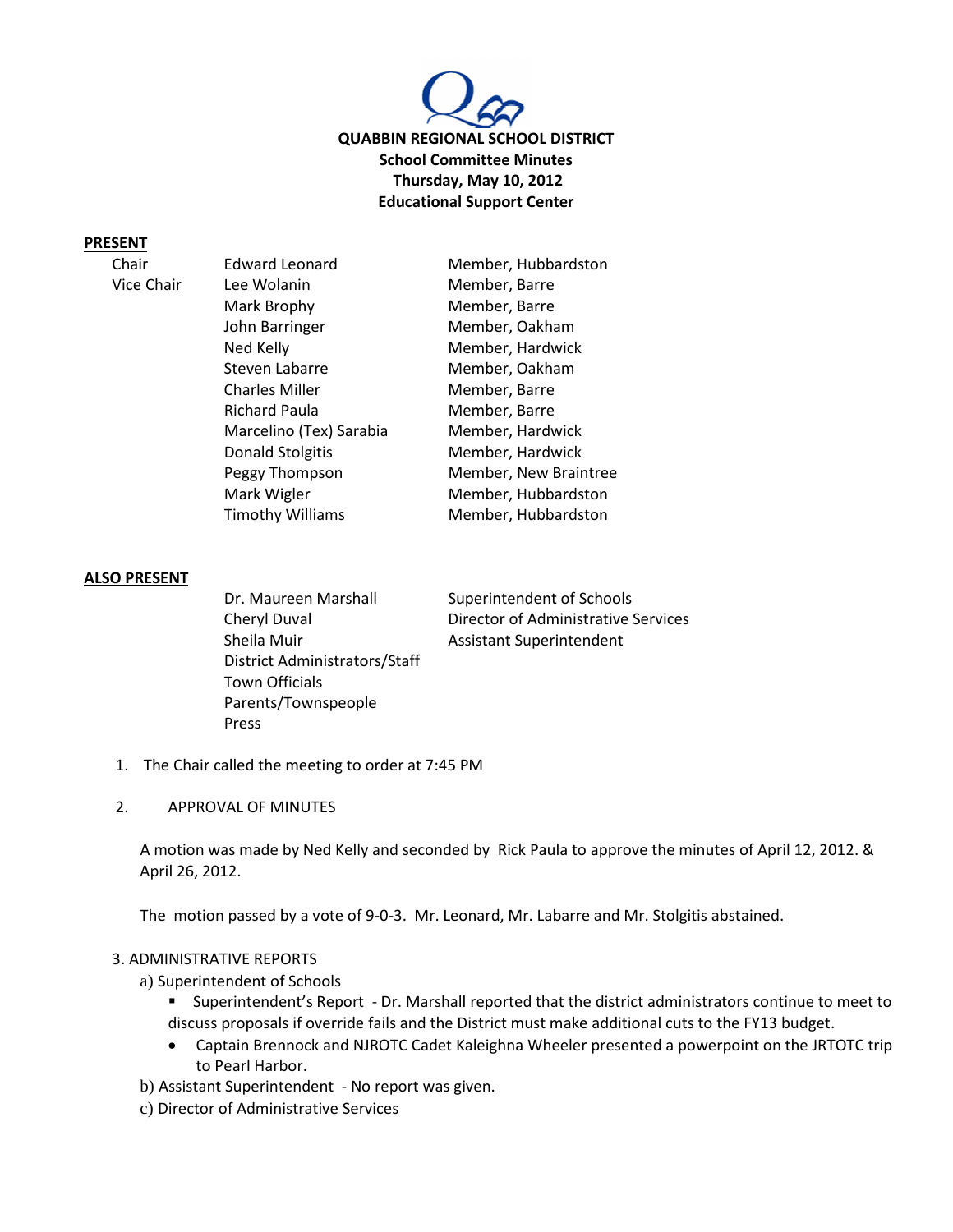**Pherman 1** Presentation of Warrants - Director Duval reported that Payroll Warrants 22 & 23 and Accounts Payable Warrants 28a, 28c, 29a, 30b were signed/approved by the Warrant Subcommittee

d) Teacher Advisory Council - Dot Verheyen-Cudjoe reported that the QRTA will be connecting with parent groups/PTO's and plan to hold forums in member towns to help disseminate information on the FY13 budget and its impact on students.

e) Student Advisory Council - No report was presented.

# 5. SUBCOMMITTEE REPORTS

- a) Administrative Review No report was presented.
- b) Audit No report was presented.
- c) Budget Mr. Brophy reported that a meeting to answer questions re: FY 13 line item budget will be held on Thursday, May  $17^{th}$  at 6:00 PM.
- d) Central Office Mr. Burnett informed the Committee that Hampshire Council of Governance is assisting the district on the solar program RFP. He hopes to have the process completed by July  $1<sup>st</sup>$ .
- e) Collective Bargaining No report was given.
- f) Plant & Facilities Mr. Kelly reported on the April30th subcommittee meeting. A representative from the DOER provided information on renewable energy grants and grants through the green community program. The subcommittee discussed the budget its affect on the capital projects. Mr. Kelly also reported that the atrium roof project is winding down.

The following motion was made by Ned Kelly and seconded by Lee Wolanin:

VOTED: That the Quabbin regional School District hereby appropriates the amount of thirty-seven thousand five hundred dollars (\$ 37,500) dollars for the purpose of paying costs of the feasibility study to repair the Ruggles Lane Elementary School roof/windows located at 105 Ruggles Lane, Barre, MA 01005, including all costs incidental and related thereto (the "Study") said amount to be expended under the direction of the Ruggles Lane Building Committee. To meet this appropriation the District is authorized to borrow said amount under and pursuant to M.G.L. Chapter 71, Section 16(d), and the District Agreement, as amended, or pursuant to any other enabling authority. The District acknowledges that the Massachusetts School Building Authority ("MSBA's") grant program is a nonentitlement, discretionary program based on need, as determined by the MSBA, and any costs the District incurs in excess of any grant approved by and received from the MSBA shall be the sole responsibility of the District; provided further, that the amount of borrowing authorized pursuant to this vote shall be reduced by any grant amount set forth in the Feasibility Study Agreement that may be executed between the District and the MSBA.

FURTHER VOTED: That within seven (7) days from the date on which this vote is adopted the Secretary be and hereby is instructed to notify the Board of Selectmen of each of the member Towns of this District as to the amount and general purposes of the debt herein authorized, as Required by the District Agreement and by Chapter 71, Section 16(d) of the General Laws.

A roll call vote was taken:

Mr. Paula-yes; Mr. Brophy-yes; Mr. Wolanin-yes; Mr. Sarabia-yes; Mr. Williams-yes; Mrs. Thompson-yes; Mr. Miller-yes; Mr. Barringer-yes; Mr. Wigler-yes; Mr. Labarre-no; Mr. Stolgitis-yes; Mr. Kelly-yes; Mr. Leonard-yes.

The motion passed by a vote of 12-1.